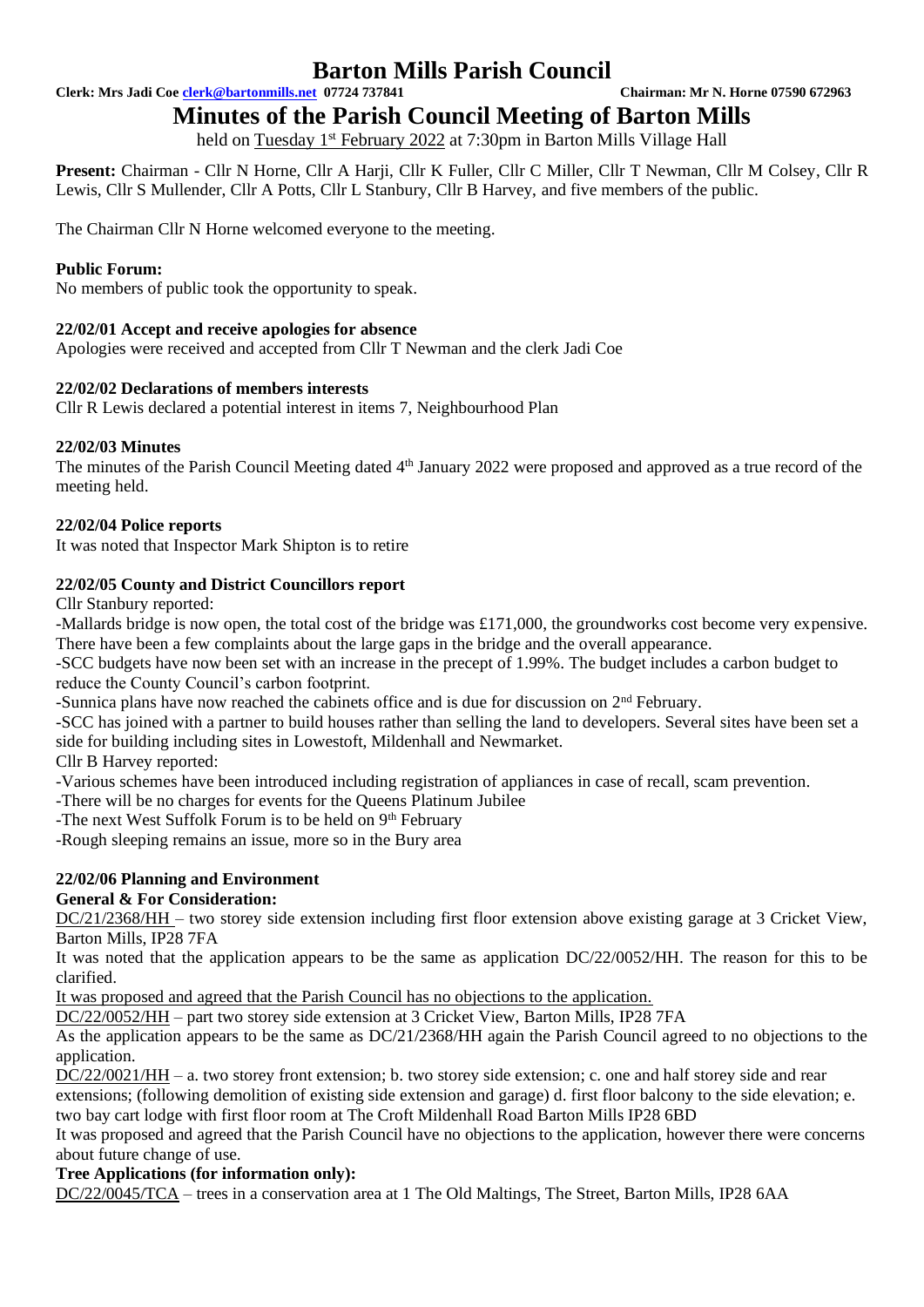#### **Clerk: Mrs Jadi Coe [clerk@bartonmills.net](mailto:clerk@bartonmills.net) 07724 737841 Chairman: Mr N. Horne 07590 672963**

DC/22/0092/TCA – fell one Leylandii hedge consisting of 17 trees at Neyland House, 11 The Street, Barton Mills. **Applications awaiting West Suffolk decision and pending appeals:**

DC/21/2285/FUL – 15 dwellings with associated landscaping, highways and engineering works at land used for car boot sale, Newmarket Road, Barton Mills *(pending at 1.2.22)*

DC/21/2061/HH – a) front porch b) two bay carport c) conversion of garage to habitable room d) first floor extension over existing garage e) single storey rear extension at 13 The Street, Barton Mills, IP28 6AW *(approved on 26.1.22)* DC/21/2233/FUL - one dwelling at The Old Maltings, The Street, Barton Mills, IP28 6AA *(pending at 1.2.22)*

 $DC/21/0855/HH - a$ ) conversion of existing garage including additional rood dormer, b) conversion of existing conservatory and first floor extension above to form annexe at The Gables, 15 Bell Lane, Barton Mills, IP28 6AJ. *(pending at 1.2.22)*

#### **Decided/approved (for information only):** None

## **22/02/07 Neighbourhood Plan**

A map of the parish was created by Cllr R Lewis with copies distributed to members. The map was split into 15zones. It was agreed to cover the whole village rather than the surrounding land around the current settlement boundary, this could include nature reserves and zones can be divided and others added during the consultation.

## **22/02/08 Clerk's Report, Matters Arising from the Minutes of the Last Meeting and Correspondence**

-A resident contacted the council in regards to the new Mallards Bridge, that she agrees with some other local people that the new bridge gaps are large and a small child could fall through and some extra protection is required i.e. wire meshing.

It was agreed to pass these comments onto Suffolk County Council.

-A resident emailed concerned on the road safety on The Street near Barton Hall

Several days during the week vans and cars are parking directly opposite the lane leading down to Barton Hall outside Number 20. This makes it almost impossible for the resident to drive out of their driveway because they cannot edge forward to see if there are any cars coming. The resident would like the parish council to look into white Keep Clear marking.

It was agreed that Cllr K Fuller, Cllr C Miller and/or Cllr N Horne would look into the issue, and the clerk would obtain a quote to do this.

-A resident contacted the Parish Council in regards to the amount of rubbish along the roads around the parish and the lack of footpaths connecting to other villages and has asked for advice to increase and improve footpaths connecting Barton Mills to other villages.

The clerk had responded confirming that SCC no longer maintain all the local rights of ways and if these require maintaining this must be at the expense of the Parish Council.

It was agreed that new footpaths would not be affordable.

-A director from Worlington Management Ltd who manage the Sapphire Gardens estate had spoken with Cllr N Horne and emailed the clerk regarding dog waste bins on the green at Sapphire Gardens.

They have asked for help from the parish council as they would like the dog waste bins can be collected by West Suffolk Council. The green is used by residents of Sapphire Gardens as well as non-residents who do not always pick up their dog's waste.

The clerk has requested a quote from West Suffolk Council but this has not yet been received, to be agreed at the next meeting.

-At the last meeting the clerk was asked to contact SCC in regards to the large drop between the boardwalk and the path on the path to Mildenhall. Suffolk County Council have ordered the works to be carried out to rectify this. -West Suffolk Council have confirmed they plan to cut back the vegetation between Grange Lane and Church Lane

- A resident had concerns regarding the vicar's letter in the latest edition of the Barton Miller. It was confirmed that the letter did not originate from the vicar and that the Barton Miller is produced by the Church and not the Parish Council. It was agreed to not publish the letter in the copy to be placed on the Parish Council website.

#### **22/02/09 Parish Matters**

1. Update on exception site at Newmarket Road

Havebury has confirmed:

The deadline for planning determination has now been extended to  $25<sup>th</sup>$  February at the request of West Suffolk.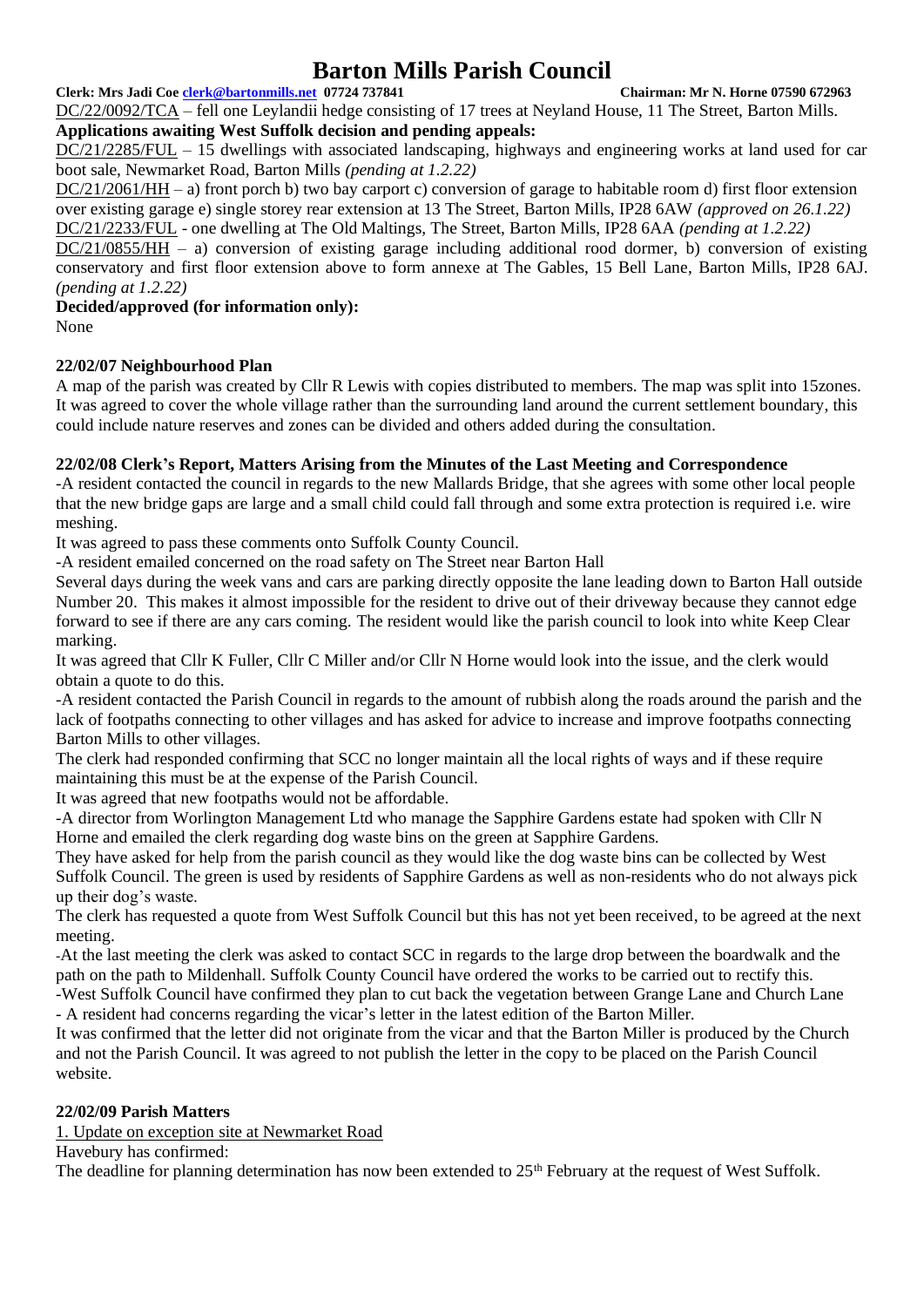#### **Clerk: Mrs Jadi Coe [clerk@bartonmills.net](mailto:clerk@bartonmills.net) 07724 737841 Chairman: Mr N. Horne 07590 672963**

In terms of an update on the application, you will note from the planning portal that there were some concerns raised in relation to Curlews and as such we have instructed the additional surveys/assessments they have asked for in order to mitigate their concerns.

We have also responded to the comments that Highways have raised and are awaiting a further response from them to confirm they are now happy.

The other consultation responses have been largely positive.

We have been pleased to see that there are also some supportive neighbour responses too.

A resident raised concerns about false statements on Havebury's website detailing the village having a school and shops and about the noise levels from the A11.

Objections have been noted as the land may be home to some rare birds.

2. Maintenance of Assets

- Lighting, including receiving updated quotes for new units

K and M Lighting have completed the works on units 91, 62 and 75 and the invoices has been received.

Pearce and Kemp have confirmed they are behind on works.

- Play park

Th wheels on one of the goals need replacing or repairing.

3. SID incl rota

The safety camera team have confirmed a SDR was put on Worlington Road from 8.11.21 to 15.11.21, the results showed:

51,503 vehicles speeds were recorded (27,478 from Mildenhall to Worlington and 24,025 from Worlington to Mildenhall)

Of the 27,478 travelling towards Worlington 58.8% were travelling at 31mph or more and 24.7% of those were travelling at 35mph or above.

Of the 24,025 vehicles travelling towards Mildenhall 54.7% were travelling at a speed of 31mph or more and of these 23.5% were travelling at 35mph or above.

The data meets the current criteria for setting up an enforcement site in that area which will be done.

The rota has been agreed to the end of February and one volunteer has agreed to join help move the SID.

4. Update on works at the island outside Chestnut Close incl. new village sign

The installation of the post has now begun.

5. Highways issues

The acceptance letters from WSDC and SCC have been received, completed and returned in regards to the £200 locality grant from both Cllr L Stanbury and Cllr B Harvey for speed counts.

6. The Queens Platinum Jubilee Weekend

The Church Rooms have been booked for Wednesday  $16<sup>th</sup>$  February to hold a meeting to discuss ideas to celebrate the Queens Platinum Jubilee Weekend.

Plans have been arranged for the weekend on the car boot field.

7. Village Halls request for cones

Cllr N Horne suggests 750mm 1-piece cones from Street Solutions UK at a net price of £5.41 per cone.

The village hall committee have agreed to install a gate at the side of the building so that the cones can be stored securely.

It was agreed to purchase 20 cones.

8. Use of playing field

The clerk has contacted BMFC via email and asked if they would attend the meeting to discuss who is using the field and when but no response has been received.

It was also noted that players and spectators were using the village hall facilities as the club house has not been open. It was agreed to try and communicate with BMFC.

# **22/02/10 Finance & Policies**

1. Parish Council Bank Balances and Reconciliation from list of Payments and Receipts

The clerk reported that at date £910 is held in the current account and £34,658 in the deposit account.

2. Agree proposed insurance quote

An updated insurance quote has been received and this includes the new memorial bench and the new Barton Mills sign. The insurance has increased by just over £20 to £1,266.93.

It was proposed and agreed to accept the new insurance quote.